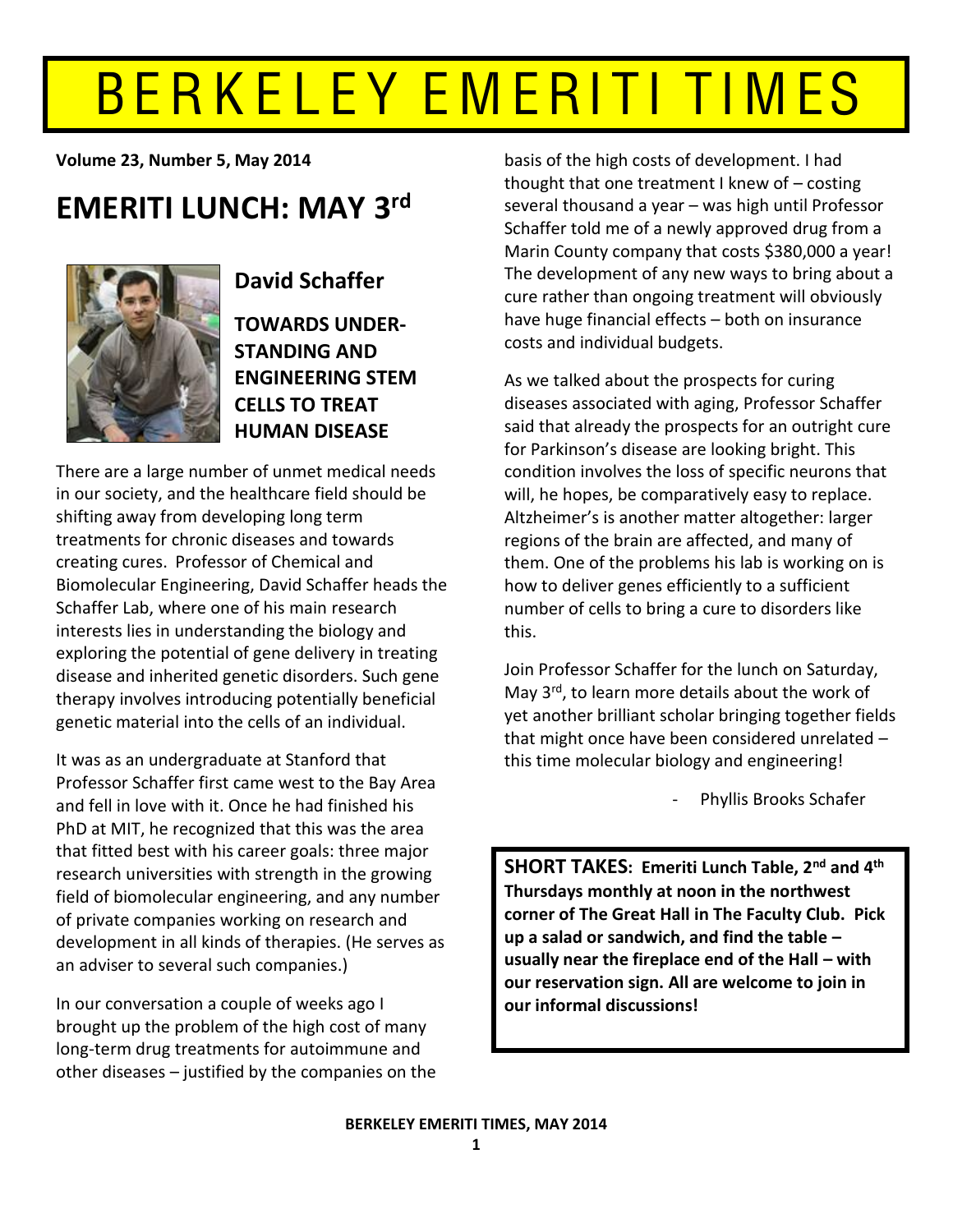

**MARCH LUNCH!WITH! SEVERIN BORENSTEIR -EXCITING PROGRESS AND HARSH REALITIES IN THE RACE TO LOW-CARBON ENERGY**

Once again the group who gathered for lunch on March 15<sup>th</sup>

were treated to a presentation that proved the level of coherence and practical understanding that can come from a scholar who is not afraid to move across disciplines.

Severin Borenstein, E. T. Grether Professor of Business Administration and Public Policy and Director of the UC Energy Institute, earned a B.A. in Economics from UC Berkeley and a PhD in the same field from MIT. His intervening service on the Civil Aeronautics Board led to a deep interest in the technology behind the energy needs of the aviation industry  $-$  an interest that has widened to all uses and sources of energy.

He began by pointing out that, despite upbeat declarations in the press, we are not making much progress towards low-carbon energy sources. Solar panels are getting cheaper, but are still expensive to install. Wind power is also getting cheaper, but both solar and wind power are intermittent sources of energy and the resulting energy is expensive to store. They currently provide, along with other renewable sources like hydroelectric, only a tiny part of energy needs in developed and developing nations.

Fossil fuels still provide most of our energy. Fracking has provided a huge new supply of natural shale gas. With its associated new technologies and especially after a lot of new exploration in old areas, this process now provides most of our natural gas supplies. Our other main source of energy, crude oil, saw a drop in production in the U.S., but since 2008 has taken off again, with the development of oilfields in North Dakota and Texas. (More about coal came later.)

What does this mean for the energy challenges the U.S. faces? We seek lower costs, energy security, and the reduction of greenhouse gases. For us, all three would be advanced by more reliance on natural gas.

First cost. Energy is now very cheap in this country. There's an immediate cry of protest as costs go up. Europeans are used to paying twice as much for gasoline as we do, but we howl when our gas prices go up. The U.S. has led in new technologies to increase efficiency in the use of oil and if these could spread world wide the cost of oil would drop, but not necessarily lead to any reduction in the use of oil in generating electricity. For example, China is moving towards retrofitting current generator installations for higher efficiency  $-$  for them, this is more effective in keeping prices down than switching from oil to gas would be.

Another aspect of costs is that of transportation. To move natural gas locally is not expensive, but very costly when it comes to international shipping. The amount Japanese householders have to pay to heat their smaller houses is four times that of those in the U.S., mostly because of the cost of shipping.

However, the technology of fracking is spreading. China is now beginning to switch from the use of coal to the use of natural gas in some of its generators.

Energy security? Relying on crude oil as the major source of energy enriches certain hostile or potentially hostile nations (the Middle East? Russia?) and makes the rest of the world potentially insecure. The importing nations face macroeconomic vulnerability to price shocks, much more a problem with oil than with natural gases.

The U.S., on the other hand, with its domestic sources of oil and natural gas, is not truly vulnerable. Still, when oil prices go up, the U.S. flinches. When the need for natural gas goes up, prices go up with the need for more pipelines - which are becoming more necessary. The Northeast, for example, is close to running out of local natural gas.

When it comes to local pollution problems and the production of climate-threatening greenhouse gases, natural gas is much cleaner than oil or coal in generating electricity, with coal by far the worst. A shift from coal to natural gas for the production of electricity, or from oil to gas to electricity for driving would be huge plusses in reducing pollutants and greenhouse gases.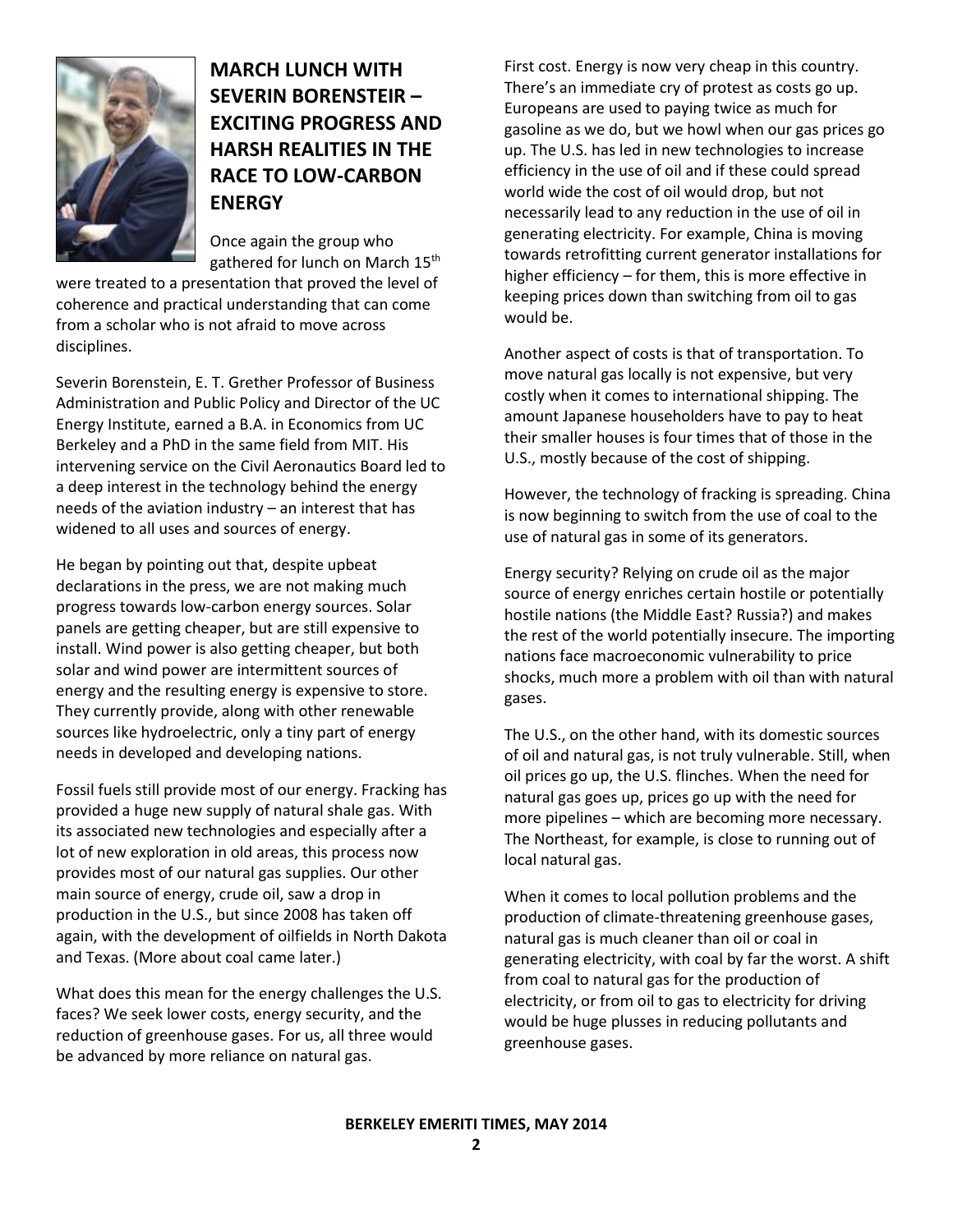Fracking provides a major direction to move, but with qualifications. It can now be done in much safer ways, but only on a large scale. Small producers are a source of concern as they release unacceptable amounts of pollutants.

Still, if the advances under way now in the U.S. could be spread worldwide there would be great reductions in the production of greenhouse gasses.

Careful pricing in the production of greenhouse gasses is part of the solution to controlling them, but the other is opening up research and investment in completely new energy supplies and generation. Compare what happened to the film industry. The development of new picture-taking techniques has wiped out Kodak and other producers of film  $-$  but has given rise to new methods and devices to the same end.



Phyllis Brooks Schafer

## **INTERVIEW!WITH! MICHAEL MANGA -John!Swartzberg!and! S.!Davis**

#### Michael Manga, a 2005

MacArthur Fellow and professor in the Department of Earth and Planetary Sciences, found his life's work early on. Canadian by birth, he attended McGill University where he received a B.S. in geophysics in 1990. He then received his Ph.D. in Earth and Planetary Sciences from Harvard in four more years. After being a Miller Fellow at UC Berkeley from 1994 to 1996, and then an assistant professor at the University of Oregon from 1996 to 2001, he has been here at Berkeley, specializing in geological processes involving fluids, from water to lava.

**Q:** Both Etna and Vesuvius remain active and it wasn't **that long ago that Mount St. Helens erupted. What are** the risks for a volcanic eruption in California? A: Volcanic eruptions occur not that infrequently. Most recently, Mt. Kelud in Indonesia erupted in February killing three people. The volcano on the Big Island of Hawaii is continually erupting. In California, Mt. Shasta erupted in the early 1800's and Mt. Lassen in the early 1900's. We can expect more volcanic activity in

California in the next few centuries, but it's not possible to predict when.

## **Q: A strong interest of yours is the geology of Mars.** We've heard that Mons Olympus, the largest volcano **on Mars, is enormous. How big is it?**

**A:** At 24 km. high (almost 15 miles!), it dwarfs anything on Earth. That's about 2.5 times higher than our highest jets fly over the earth.

## Q: Do you think it's likely we'll have a manned mission **to Mars in the near future?**

**A:** There are three missions planned, but none with humans as it would be a one-way trip. The next one will have a great deal of equipment developed here at UC Berkeley, and the last one will bring back geologic samples from Mars. As for manned missions, there are people I'd like to send!

## **Q: Besides the Earth, what is the best candidate for life** in our solar system?

**A:** Europa, the moon around Jupiter, would be my best bet for life.

## **Q: Regarding earthquakes, how close are we to making accurate!predictions?**

A: We're not close. After many years of monitoring we still cannot find any useful precursors.

## **Q: We live in earthquake active country. What might** happen when the next earthquake occurs on the **Hayward Fault?**

**A:** A large quake on the Hayward fault is likely to kill thousands of people and cause over \$200 billion in damage. But the part of the West Coast at greatest danger for a catastrophic quake runs from Mendocino County, up into Oregon and Washington. The Great Alaskan Earthquake of 1964 was the second largest ever recorded on a seismograph-9.2.

## **Q: So, do we live in the most dangerous part of the US?**

A: No. The state that is at greatest risk from natural disasters is Texas. Think tornados, flooding and lightning**.**

## **Q: Does fracking cause earthquakes?**

**A:** Yes. Primarily from injecting the waste water back into the ground. Earthquakes are a result of movement of rock formations relative to one another. Putting high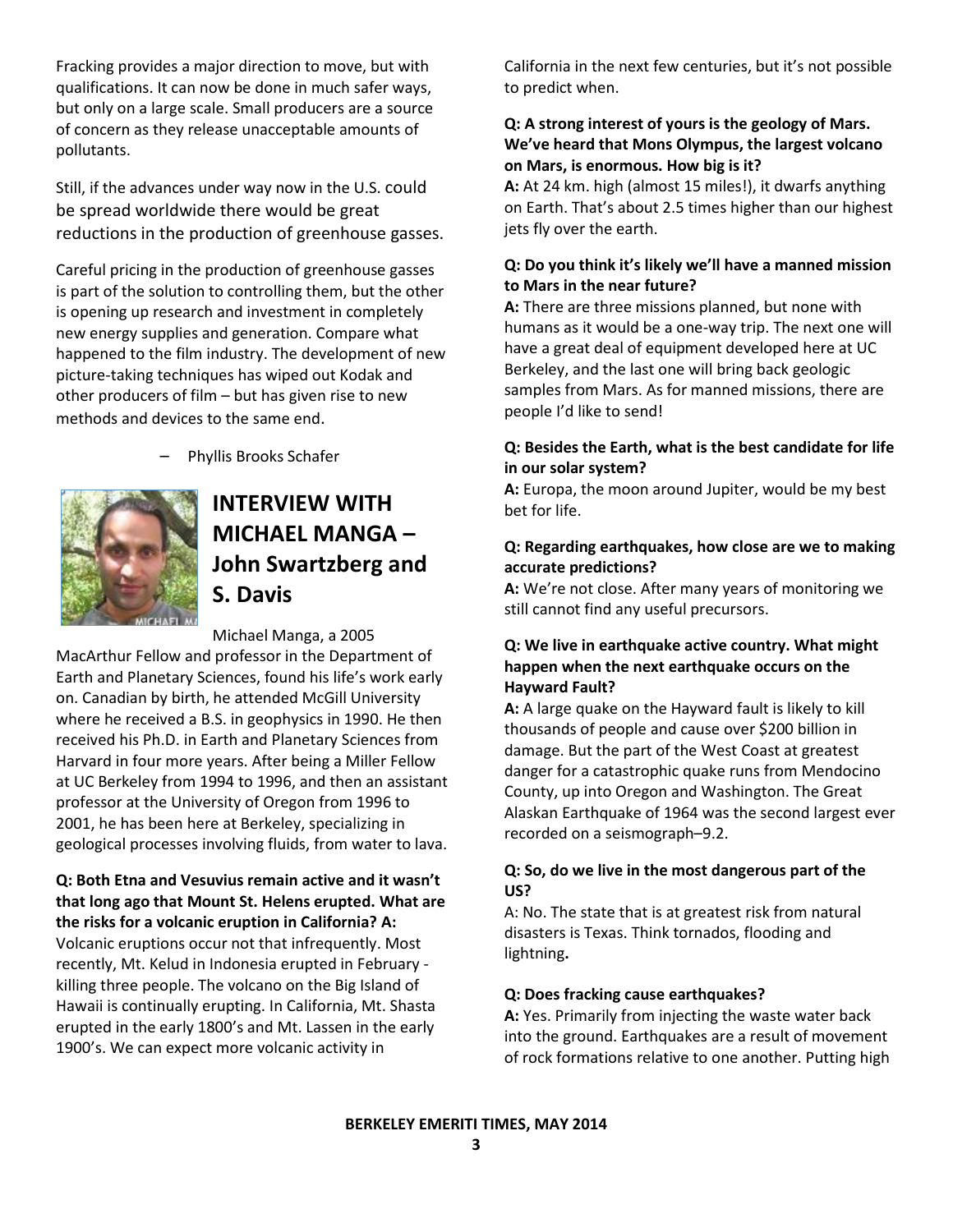pressure water into rocks increases the likelihood of such movement.

## **Q: Do you have earthquake insurance?**

**A:** No. I live in a multi-family complex and the homeowners have decided against it. Deductibles are high, so one has to decide if saving on premiums would ultimately be the equivalent the amount needed to make post-quake repairs.

## Q: You're currently studying geysers. Why?

**A:** Like volcanos, they erupt frequently. We can learn a lot about volcanos from geysers. Also, their geothermal systems can teach us a lot about how the earth transports fluids.

(For detailed numbers on past and potential damage on the Hayward Fault, see

https://support.rms.com/publications/1868\_Hayward\_ Earthquake\_Retrospective.pdf)

## WHERE DO YOUR DONATION DOLLARS **GO?!ʹ Phyllis!Brooks!Schafer**



All year round we find them in our mailboxes: solicitations for donations from the Society to Protect Three-Legged Dogs, the International Chickenpox Fund, or any of dozens of other worthy causes. From late October to mid-February, however, such groups multiply their barrage of

pleas - piles of mail arrive from charities we have given to in the past, causes with an obvious connection to our interests, and others that make us wonder how they ever thought we might support them.

Some of us prefer to give locally, to causes we know well and whose effectiveness we can see for ourselves. For over ten years I have given to a street priest I know in San Francisco who provides socks, blankets, food, and counsel to young people sleeping in the doorways of San Francisco - many of them drug addicted and/or prostitutes. I've walked the streets with River myself, and have witnessed his effect.

But let's say that - after having removed the latest batch of useful return address labels and recycled the remaining paper - you sit down and write a check to a wider cause you really do believe in.

How much of that \$1,000 check you wrote to, say, the Red Cross does actually go to the victims of the latest flood or volcanic eruption? In the case of the Red Cross  $-$  a great organization  $-$  you may be surprised to learn that 9 cents of every dollar you give goes for fundraising and administrative costs. That's \$90 of the \$1,000 you gave  $-$  \$50 for fundraising and \$40 for paying staff, monitoring proper use of funds, etc. Charity evaluators like Charity Watch advise that you limit your giving to groups that pass on at least 75% of what they receive. Now the Red Cross, at 91%, shows up high on the list of those groups doing good work with your money.

How can you research charities to find out which make the best use of your gift? Fortunately there are good sources for such data. The website of Charity Navigator, for example, and the above-mentioned Charity Watch.

Be cautious of the comparatively new internet crowdfunding sites, however. Some of the most active  $$ like GoFundMe - charge modest transaction fees of 5%, although extra credit card fees can add another 3% in charges. This example does sound good. But unless you are watchful such sites can lead to scams and frauds.

All this insistence on watchfulness does not impy that we should not give generously to groups supporting those in need or those we believe in. However, just as we learn to take care as buyers, we should take care as we give. Caveat donor!

## **PRESIDENT'S LETTER**

Greetings UCBEA Members,

Heading into the end of the spring semester has strong meaning for those still teaching or meeting with student mentees. It also has a lot of meaning for those of us paying attention to the issues that might impact retirees AND active faculty who will eventually join our ranks. We head into the CUCEA/CUCRA meeting in late April where a major focus will be what is up with health insurance for both in state and out of state retirees this next year. We will keep you informed as we partner with the active faculty on all the campuses to attend to this continuing issue.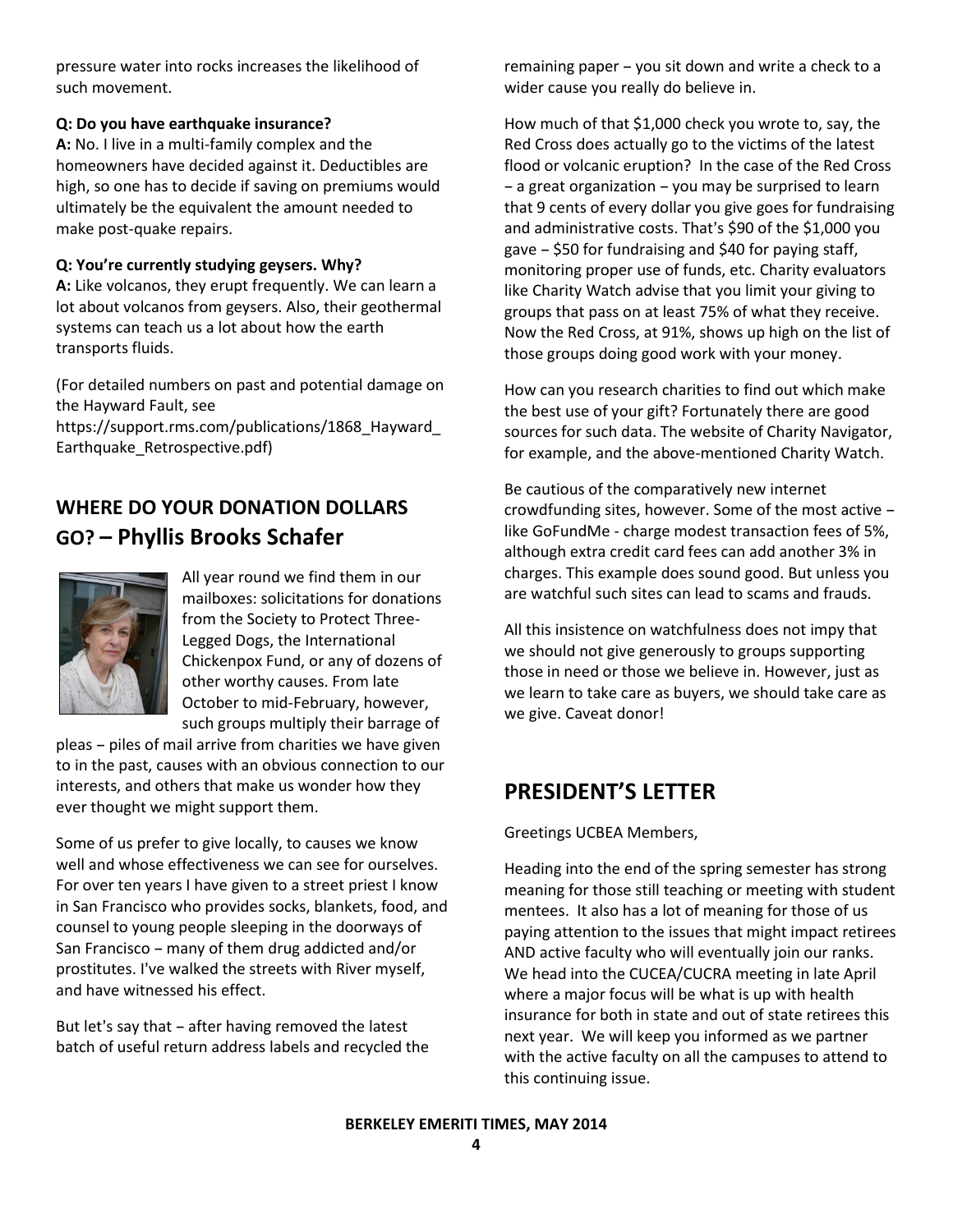We look forward to our next lunch speaker, David Schaffer, who will enlighten us on the latest in Gene Therapy Potentials. May 3rd is this last lunch of the academic year, and we hope you will join us. This topic has had a lot of ups and downs over the last many years. What is its true potential? Professor Schaffer is a leader in this arena, so he will answer our questions.

What do you plan for this summer? We would like to hear from you what you have on your agenda, and we will share some of them in our first fall newsletter. You can let me know me know (kanecm@berkeley.edu) or let our Times Editor know (phyllisbrookss@yahoo.com).

We are going to be celebrating with Patrick Cullinane, our Retirement Center Director, as he retires this June. Watch your email for a special congratulatory event.



Best,

Caroline M. Kane, President

## **RETIREMENT CENTER UPDATE**

For more information on any event listed here, check the Center's website retirement.berkeley.edu.

BIENNIAL RETIREES CONFERENCE, MAY 15, 2014 -**Registration Deadline May 5** 

## An Aging America - Challenges and **Opportunities**

Jennifer Granholm, UC Berkeley Distinguished Practitioner of Law and Public Policy and Michigan's 47th governor from 2003 to 2011 will keynote the conference. Her keynote address is, Cracking the Code: Creating Good Jobs in America in a Global Economy. Her address will be followed by seven expert workshop presentations.

The Future of Aging and Alzheimer's Disease - What does research tell us about aging and Alzheimer's disease? Is there anything we can do to promote brain health? What resources exist to help navigate a challenging diagnosis?

Sexuality, Intimacy & Aging - During this presentation, we will address the factors that affect sexual intimacy as well as nonsexual intimacy among older adults including ageist attitudes that continue to be an obstacle to healthy sexual expression.

Creative & Dramatic Options - Learn how to unlock your creative potential with Stagebridge Senior Theatre! In this workshop, Stagebridge acting and playwriting students will share a sample of their work and show you how you can get into the act.

## Living Arrangements and Aging in Place: Options,

Costs, Resources-When we choose to age at home, how do we ensure it is a safe place and that we continue to have a good life? What are other options and what are the costs? How do we make the best decisions for ourselves and those we love?

**Technology and Aging: Tablets and Twitter and** 

Google, Oh My! - Email, Facebook, Twitter, Instagram, Skype, smart phones, tablets, Google - what does it all mean? How do you decide what is relevant and useful? Come learn how you can navigate our ever changing technological world.

#### **Care Partners: The Journey of Caregiving and**

**Carereceiving - This workshop will provide information** on all aspects of care from decision making before care is needed to ways to minimize stress and maintain quality of life while receiving or providing care.

Writing One's Story - Whether you've started writing down your history or have a vague idea of doing so, explore the scope, craft, and purpose in memoirwriting. How do you turn life journeys, family tales, and professional discoveries into stories with deeper meaning?

Conference Registration: Registration fee of \$35 includes continental breakfast, lunch, program materials, and parking. Registration is now open and closes Thursday, May 8. Contact the Center at 510-642-5461 or ucbrc@berkeley.edu.

#### **Next Retirement Center Director**

Associate Vice-Provost Angie Stacy is leading the search committee for the next director. Share your thoughts about the Center's future with Angie at retireeideas@berkeley.edu.